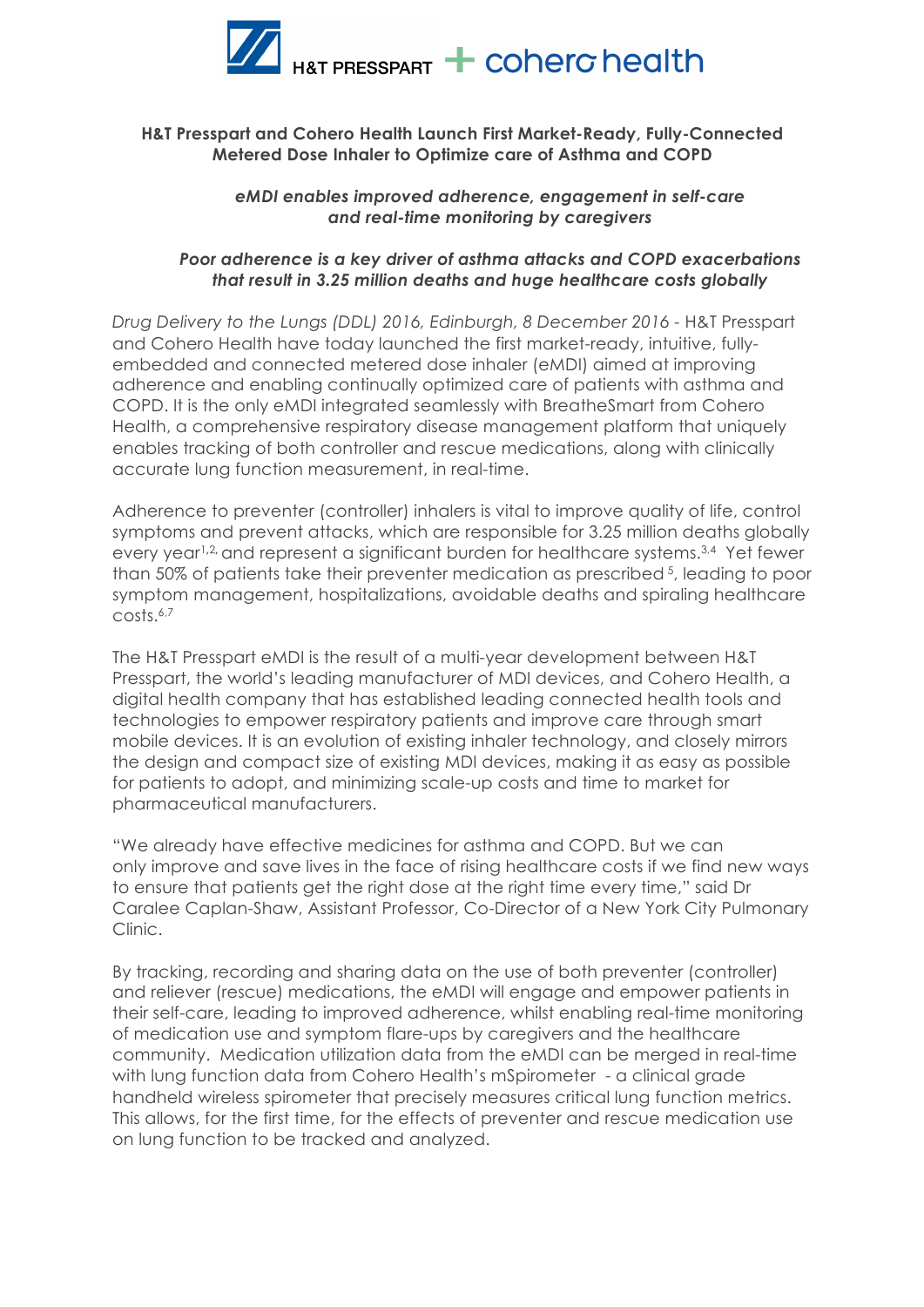

"In designing the eMDI, our mission was to help pharmaceutical companies bring the best possible care to patients in an intuitive device in the fastest time and most costefficient way," said Peter Schmelzer, CEO of H&T Presspart. "We have thus combined the design of the world's most widely used and established inhaler technology with the only respiratory platform that gives a complete and objective picture of how a patient is responding to treatment between reviews," said Mellissa Manice, Co-Founder and CEO of Cohero Health.

### **eMDI functionality**

Sensors embedded within the inhaler track the date and time of medication use as well as the quality of delivery, which is both recorded in onboard memory and shared wirelessly Bluetooth, syncing seamlessly with the BreatheSmart app, which can provide customized reminders, real-time alerts and updates on medication usage, as well as weekly and monthly summary reports.

Patients can opt to share their data with family, caregivers and/or healthcare providers, with access via a web app on a secure, dedicated, HIPPA-compliant server. The technology supports EMR integration, allowing patient data to be transferred automatically and securely directly into a patient's medical record.

The H&T Presspart eMDI incorporates an FDA approved mechanical dose counter allowing pharmaceutical companies to transition current products to connected devices more easily and in a step-wise manner. Additional sensors and electronic displays can be incorporated for additional data monitoring and messaging.

Unique features include:

- Fully embedded device to promote adoption and repeated use to generate unadulterated data
- Seamless integration into the BreatheSmart connected respiratory care platform from Cohero Health
- Embedded sensors to detect medication use and quality of medication administration (detection of proper inhaler actuation)
- Embedded mechanical or electronic dose counting and display
- Intuitive and discrete design, operation consistent with standard pMDI operation
- No disruption to medication delivery pathway, reducing regulatory hurdles and expediting time to market
- Compatibility with any valve or canister
- Battery life consistent with product shelf life no replacement parts, no recharging or battery changes
- Modular design enabling sensing and communication capabilities to be applied to a range of MDI, DPI and other drug delivery devices

H&T Presspart and Cohero Health are currently collaborating with pharmaceutical manufacturers who are leveraging the technology for pipeline development and value-added product differentiation.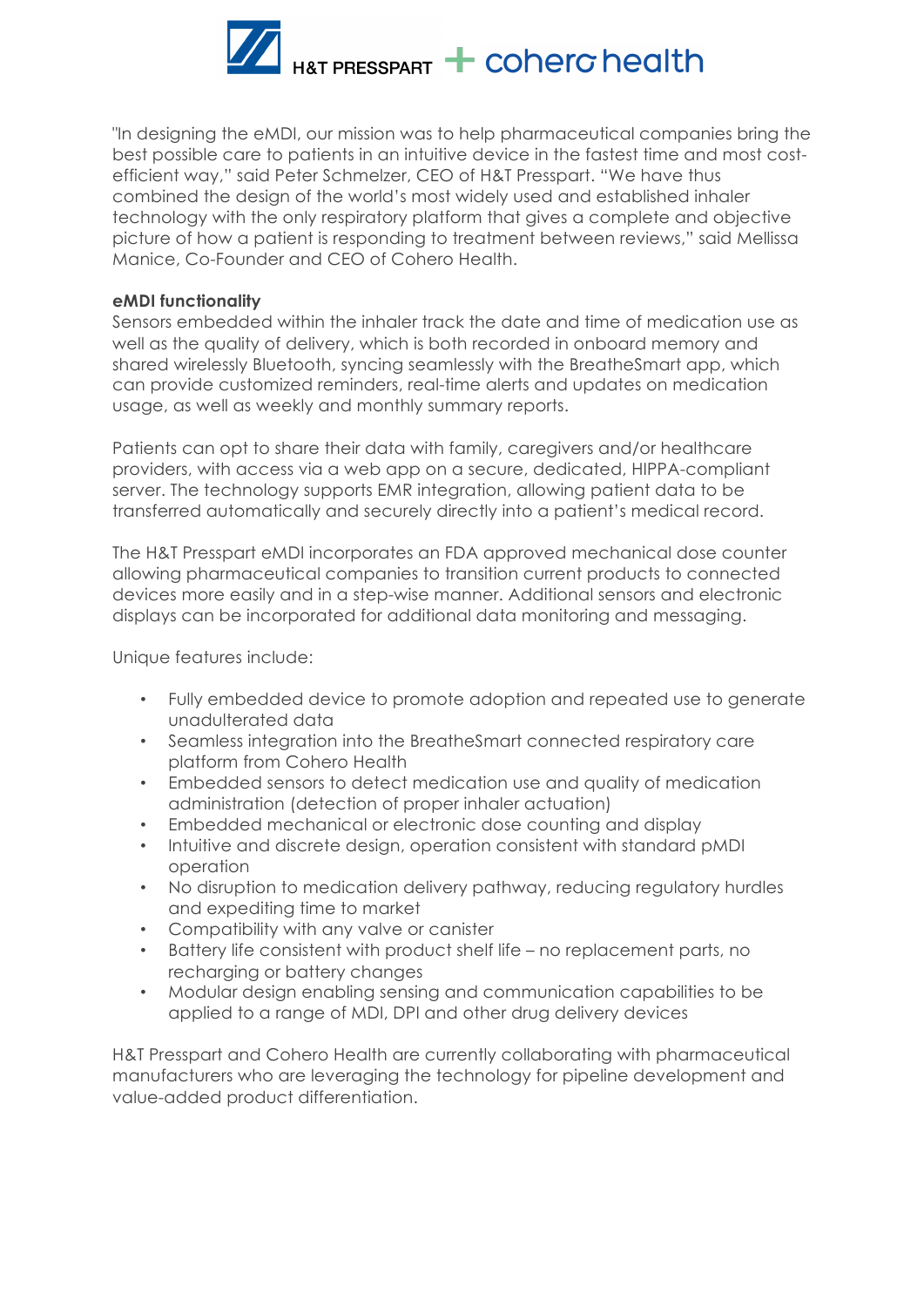